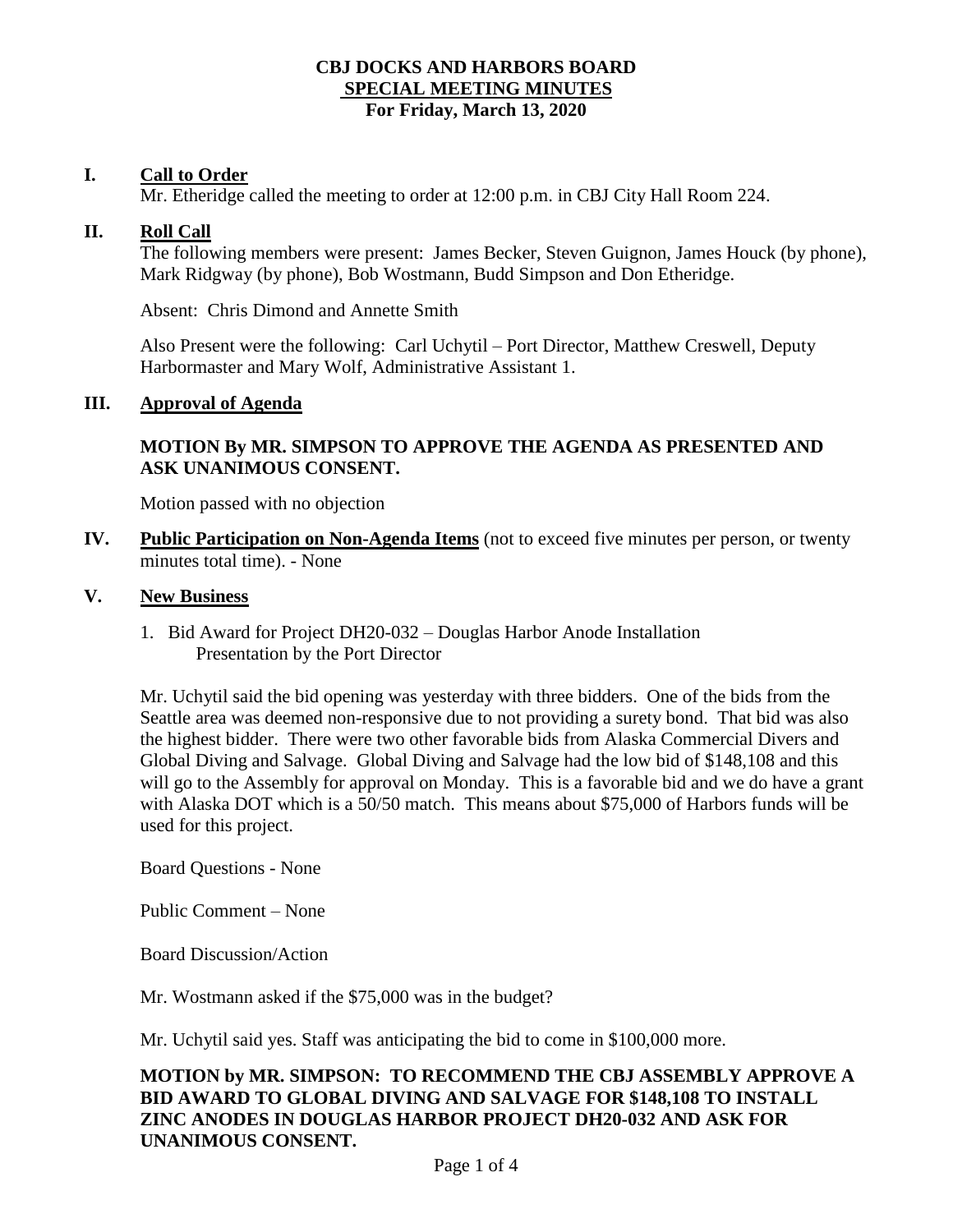### **CBJ DOCKS AND HARBORS BOARD SPECIAL MEETING MINUTES (Continued) For Friday, March 13, 2020**

# **V. Staff & Member Reports**

Mr. Uchytil said this was added in case any members wanted to discuss anything. He said he wanted to talk about the draft letter regarding a resolution the Board passed in February allowing Docks & Harbors to manage the reservation system for the Goldbelt dock downtown. The timing is such that he wants to get this in front of the Assembly. He met with CBJ Law and he was told that he needed to come up with more specifics before it could go before the Human Resources Committee on Monday. He said he met with McHugh Pierre, Goldbelt CEO and he recommended a 30/70 percent revenue sharing. This was added to the resolution.

### **Board Discussion**

Mr. Simpson said in Title 85 it talks about responsibilities but it does not say it is exclusive or prohibitive of anything else. He said he believes CBJ Law is looking at this in a too narrow of an analysis. If the Assembly passes this we will be good to go but this seems to be harder than it needs to be.

Mr. Uchytil said CBJ Law's position is if it is not in Title 85 Docks & Harbors is not able to do it.

## **Board Question**

Mr. Becker asked if this Board has any say in allowing or not allowing cruise ships to come to Juneau.

Mr. Uchytil said just today Canada said they will not allow ships greater than 500 passengers to use any of their facilities until July. That will shut down Alaska receiving cruise ships until July of this year because of the Jones Act. Congress could waive the Jones Act for that purpose for this year but absent any change, Alaska will not receive cruise ships until July.

Mr. Becker asked if Mr. Uchytil had an opinion of this.

Mr. Uchytil said not really. He said the Docks role is to provide and manage shore side infrastructure for ships to tie up but staff is not included in scheduling of the ships.

Mr. Wostmann said his understanding is that authority rests with the Captain of the Port - Coast Guard Officer or the City can assume or take on certain responsibilities if it declares a civil emergency and then it has to have a justifiable reason to do so. The decision to allow or not allow ships does not rest with the Docks & Harbors Board.

Mr. Ridgway said with Canada just making their statement today, is there anything Docks  $\&$ Harbors can do to help the Cruise Industry?

Mr. Uchytil said he cannot think of anything. The Canadian declaration has sent shock waves through the tourism industry. Even if the cruise ships do start up July  $1<sup>st</sup>$ , there is a lot of damage. We are a small part of the cruise industry and he cannot think of anything that will help.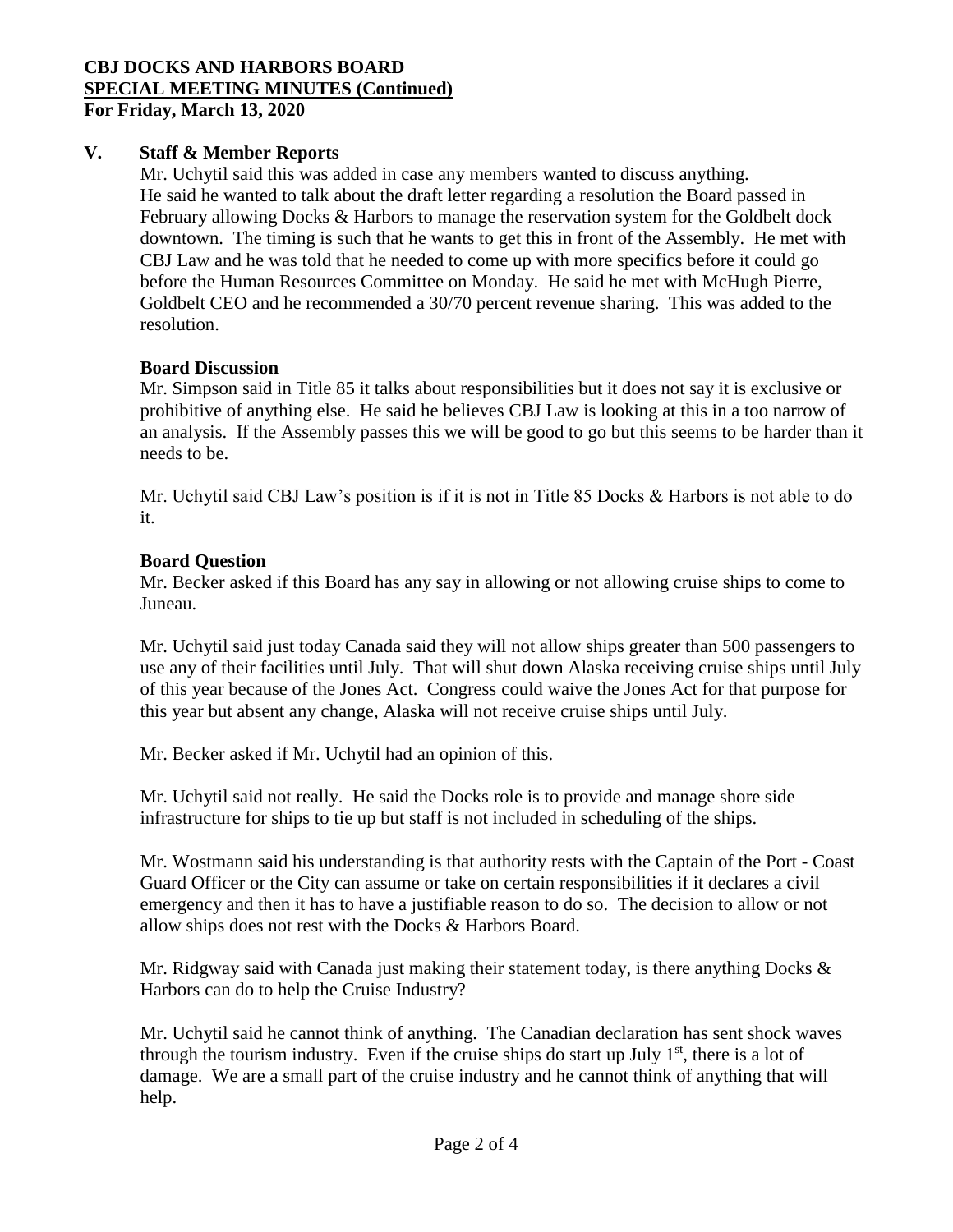### **CBJ DOCKS AND HARBORS BOARD SPECIAL MEETING MINUTES (Continued) For Friday, March 13, 2020**

Mr. Ridgway asked if at the next Operation Committee the members can be briefed on the impacts of the summer hires and the ripple effect this is going to have on our operations.

Mr. Uchytil said he will add this to the next Operations Committee.

Mr. Houck said his business is a small fish in the tourism industry. There are a lot of fees at the startup of each season and he has decided to take a wait and see type attitude meaning he will assess what is happening on June  $1<sup>st</sup>$  and then on June  $15<sup>th</sup>$  and then see from there. He said with Canada suspending ships over 500 passenger has probably set in motion the end to the 2020 cruise season.

Mr. Wostmann said he recommended to also bring to the next Operations Committee how to handle the smaller ships and charter yachts that come to Juneau and prepare for a possible scenario.

Mr. Simpson said like the Westerdam wanting moorage space while they are offline, maybe the three other docks in Juneau can provide the same moorage opportunity for other cruise ships.

## **Staff Reports**

Mr. Uchytil reported;

- Staff was planning on having two gatherings for Harbormaster Dave Borg's departure and we have cancelled both due to COVID-19.
- On Monday at 5:30 will be the Human Resources Committee and that will roll into the Assembly Meeting. At the Assembly meeting there will be the bid award and also a non-code ordinance to allow the City Manager to directly negotiate with the Franklin Dock Enterprise for a tideland lease.
- The Lumberman went through the impound process and it was offered for sale and there were no takers. The vessel is full of trash. Staff was going to go with a term contractor to clean it up but now with no cruise ships we will use this opportunity to have seasonal staff do the work to clean it up. He is still working with EPA to scuttle and the process is to remove the trash, have Global Diving to clean the fuel tanks, fuel lines, and remove hydraulic lines. Next we would ask Coast Guard if the vessel would be clean enough to scuttle. We have located a location in the Gulf of Alaska 1300 feet deep that staff feels would be a good spot to scuttle. The scuttle permit comes from the EPA but it is approved through the Coast Guard. The Coast Guard is the local judge in this case on how clean is clean enough.

Mr. Becker asked if the 1300 feet deep location is in the 12 miles requirement?

Mr. Uchytil said yes.

Mr. Becker asked what the bottom is at that location?

Mr. Uchytil said it is a mud bottom.